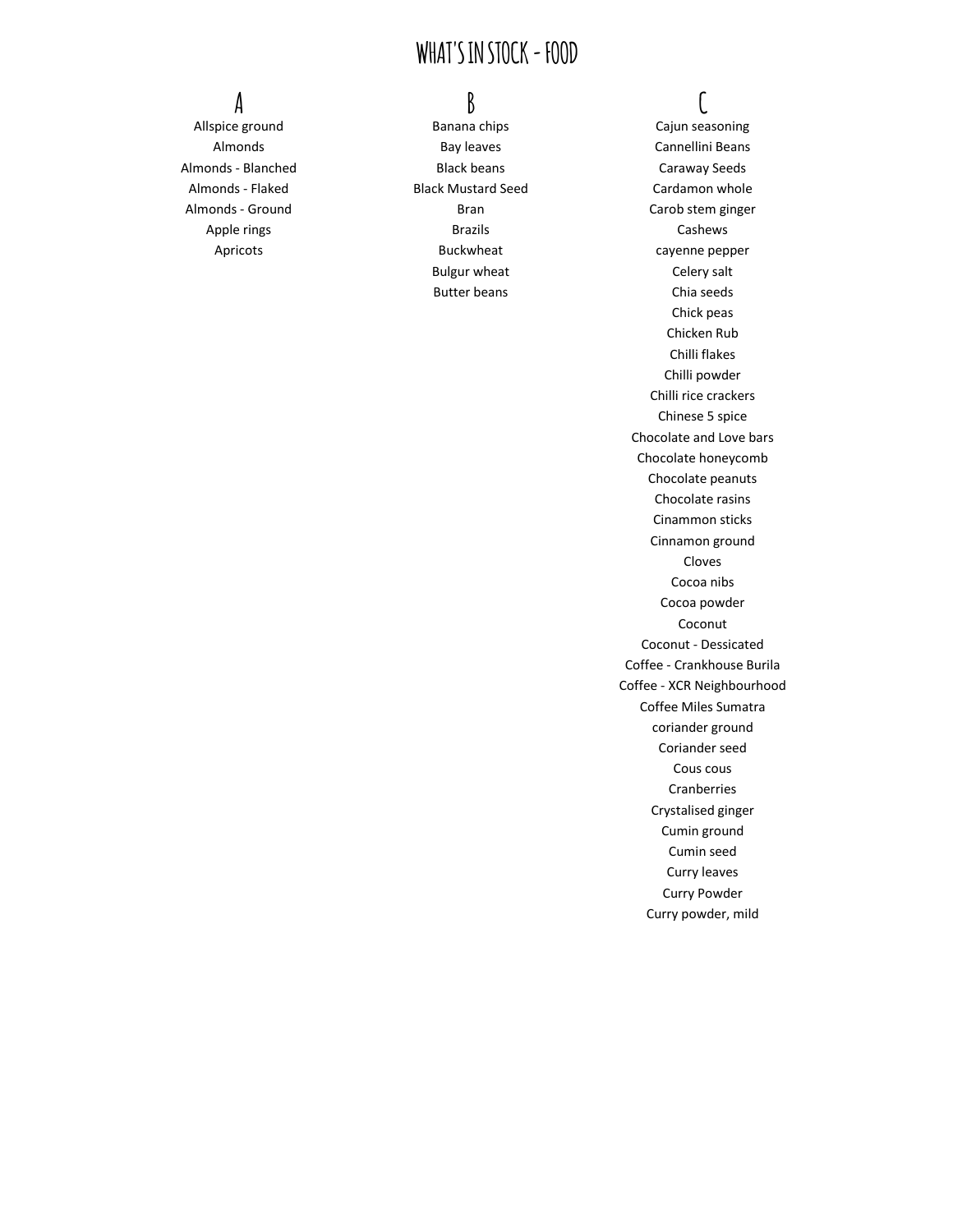**D E F**

Dates **Fennel** seed De Luxe Muesli **Europe Europe Europe Europe Europe Europe Europe Europe Europe Europe Europe Europe Europe Europe Europe Europe Europe Europe Europe Europe Europe Europe Europe Europe Europe Europe Europe Europe Europe Eur** Dill seed Figs

Flour - Shipton mill wholemeal spelt

Flour - Shipton seeded white

Flour - Shipton Seeded White Organic

Flour - Shipton Wholemeal Spelt Organic

Flour Doves Gluten Free Buckwheat

Flour Doves Gluten Free Plain Flour Doves Gram

Flour Marriages Light Brown Plain Organic Flour Marriages Light Brown Self Raising Organic

Flour Marriages Malted Seeded Bread

Flour Marriages Organic Breadmaking

Flour Marriages Plain White Organic

Flour Marriages Self Raising White Organic

Flour Marriages Strong White Organic

Flour Wessex Mill Pasta & Pizza

Garam Masala **Instant Hot Chocolate** Hemp Seeds **Instant Hot Chocolate** 

Garlic granules Ginger ground Granola Green split peas Ground cardamon Ground clove

**G H I**

**J K L** Kibbled onion **Lemongrass** 

Kushti Bushtea Lentils - brown Lentils - green Lentils - Puy style Lentils - red split Linseed Liquorice root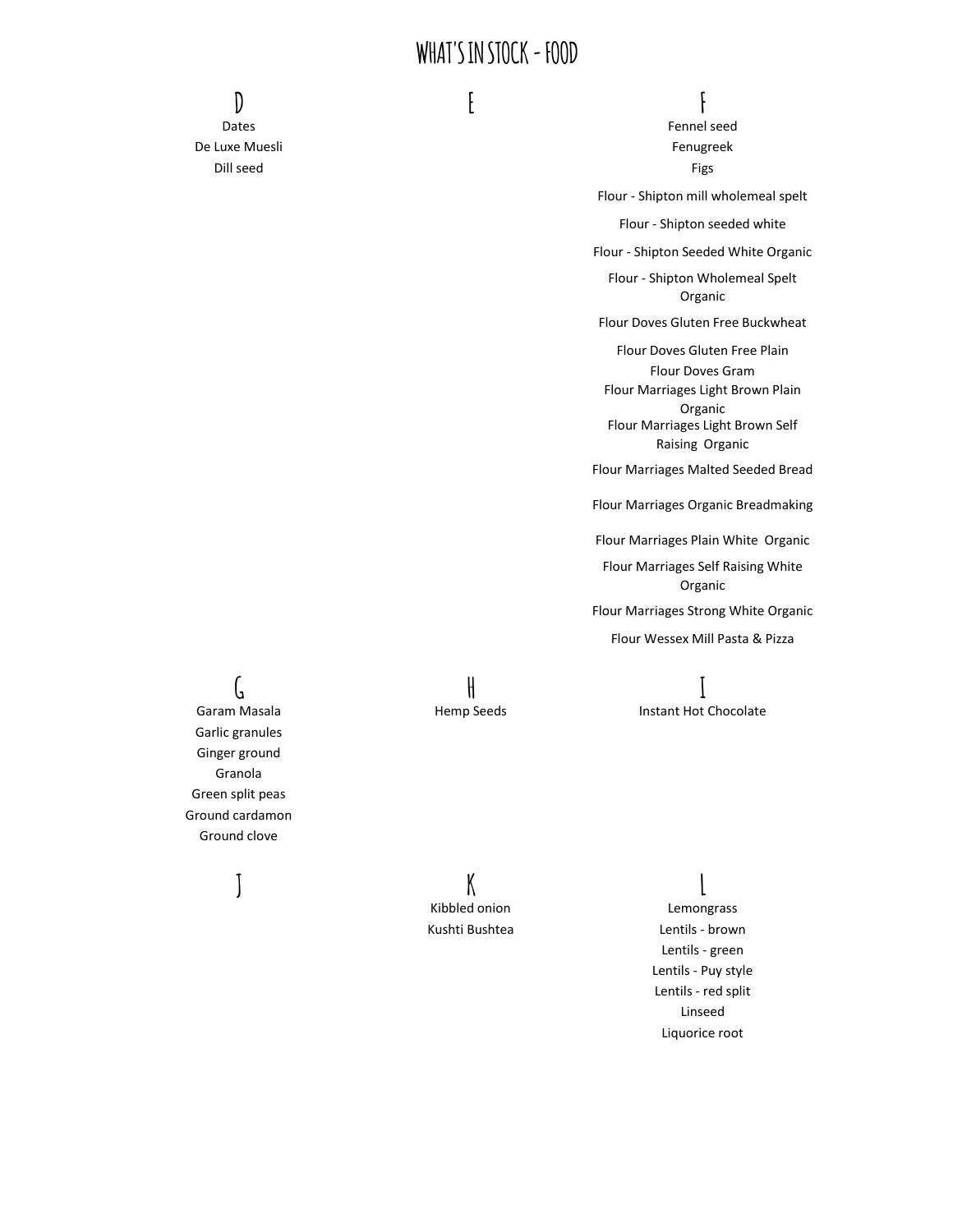Mango - organic and a metal of the Noodles and Oat branch Oat branch Oat branch Oat branch Oat branch Oat branch Oat branch Oat branch Oat branch Oat branch Oat branch Oat branch Oat branch Oat branch Oat branch Oat branch

Paprika smoked **Rassault Europe and Taylor Science and Taylor Science Assets Assets And Taylor Science Assets A** Pasta - large conch shells **Rasins** Rasins Rasins Pasta - squiggles (celentani) Raw hazel nuts Pasta - wholewheat penne **Richards** Channel Rice - Arborio organic Peppercorn mixed **Rice - wild** Rice - wild Peppercorns green **Rice Puffs Pullet Controller Controller Controller Controller Rice Puffs** Pine nuts - organic November 2012 and 2012 and 2013 and 2012 and 2013 and 2013 and 2013 and 2013 and 2013 and 2013 and 2013 and 2013 and 2013 and 2013 and 2013 and 2013 and 2013 and 2013 and 2013 and 2013 and 2013 and 2013 Pineapple Pink Himalayan salt Pistachios raw Polenta Popping corn Poppy seeds Prunes Pumpkin seed

# **M N O**

Marjoram Mutmeg ground Marjoram Oats - Jumbo Milk Milk Nutmeg whole Cats - rolled/porridge Mint Oil - EV olive Mint Imperials Oil - EV olive organic Mixed herbs Oil - Greek unrefined Mixed peel **Oil** - olive with chilli Mixed spice **Oil** - rapeseed organic Mustard Seed Oil - Sunflower organic Omega seed mix Oregano Organic Dark Choc Drops

# **P Q R**

Paprika sweet Quinoa Raisins - lexia Pasta - corn twists **Red kidney beans** Red kidney beans Pasta - penne **Red wine vinegar ORGANIC Pasta - penne Red wine vinegar ORGANIC** Pasta - Wholewheat spaghetti **Rice - Basmati brown organic** Pasta - Wholewheat spaghetti Peanuts baked **Rice - Basmati White** Peanuts baked **Rice - Basmati White**  $R$ Pearl Barley **Rice - Brown short grain organic** early research and the Rice - Brown short grain organic Pecan Rice - pudding Peppercorn black and the contract of the Peppercorn black and the Rice - red organic Peppercorns pink **Roast Hazel nuts** Roast Hazel nuts Peppercorns white **Roasted Pistachios Roasted Pistachios Roasted Pistachios** Pickling spice **Rogan josh mix** and the Rogan josh mix and the Rogan josh mix